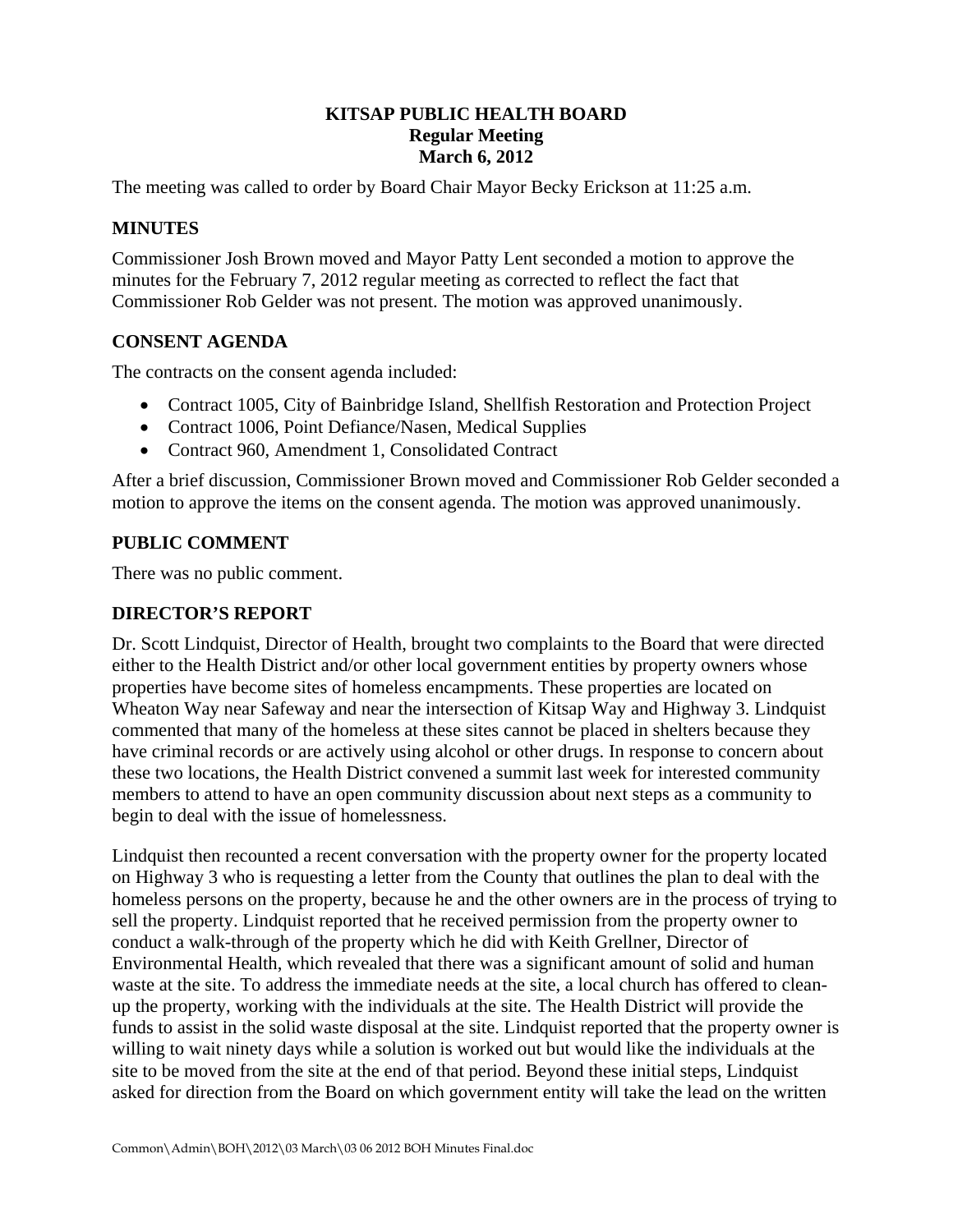Kitsap Public Health Board Regular Meeting March 6, 2012 Page 2 of 3

response to the property owner. After discussion, Commissioner Gelder offered to have the Board of County Commissioners craft a response to the property owner.

Dr. Lindquist then asked Mr. Scott Daniels, Deputy Director, to bring the Board up-to-date on the potential impact of budget negotiations underway in Olympia in the current legislative session. Daniels commented that there are essentially three budgets in play at the moment: the House budget, the Senate budget, and the Governor's budget. Daniels explained that the House budget restored the core flexible funding that had been cut in earlier versions. He reminded the Board that this core funding – I-695 Backfill Funding; "5930" funding supporting the Communicable Disease system; and Local Capacity Development Funds (LCDF) funding – is essential to the continued ability of Public Health in Washington State to continue to provide its core functions. Daniels noted that the Senate budget that passed on Friday cuts "5930" funding by 50% and Family Planning grant funding by 30%. Lindquist reminded the Board that "5930" funding had previously been cut in earlier years by 50%, so this new cut would represent a total cut of 75%, which would make it impossible for public health to mount an effective communicable disease response across the state, because the "5930" funding is crucial to support communicable disease infrastructure. Daniels further commented that the loss of I-695 core funding would result in the collapse of the public health system in some sections of Washington State. Daniels ended his comments by saying that the District will keep the Board informed as this process evolves.

# **KITSAP PUBLIC HEALTH BOARD MEMBER ORIENTATION**

Dr. Lindquist distributed new, updated Board Member notebooks to the members present. Lindquist then walked the Board through the key sections of the notebook including the District's organizational structure and contacts, including after hours and duty officer information; the State of Washington's pamphlet for new Board members; and the section on the RCWs and mandates that for which Public Health is responsible. Mayor Erickson then asked about the conflict between state Growth Management Act requirements for densities in urban areas of 4 houses per acre which is in conflict with onsite sewage regulations that generally require fewer dwellings per acre. Keith Grellner responded to her question by acknowledging that there is a density conflict in those urban areas where homes are not able to connect to a sewer. Mr. Daniels summarized the Public Health Standards section explaining that local health jurisdictions are evaluated every three years to provide a clear and accountable measure of performance. He noted that the Kitsap Public Health District ranked third in Washington State among health jurisdictions, which puts the District in an excellent position to achieve accreditation this year or next. Ms. Suzanne Plemmons, Director of Community Health, summarized the section on the District's 10-year strategic plan that guides our activities during that period and includes five goals: to strengthen the District's ability to control communicable diseases; to decrease chronic disease and their impact; to prevent or reduce environmental threats to public health from contaminated land, water, and air; to promote healthy child development and health equity; and to strengthen financial and technical resources to ensure our public health workforce has the skills we need. Each of these goals has 5-year goals and strategies. Mr. Daniels outlined the District's budget process and suggested new Board members might find the Budget priority matrix which provides detailed information about each program to be especially useful. Mr. Grellner described the after-hours emergency duty officer system shared between